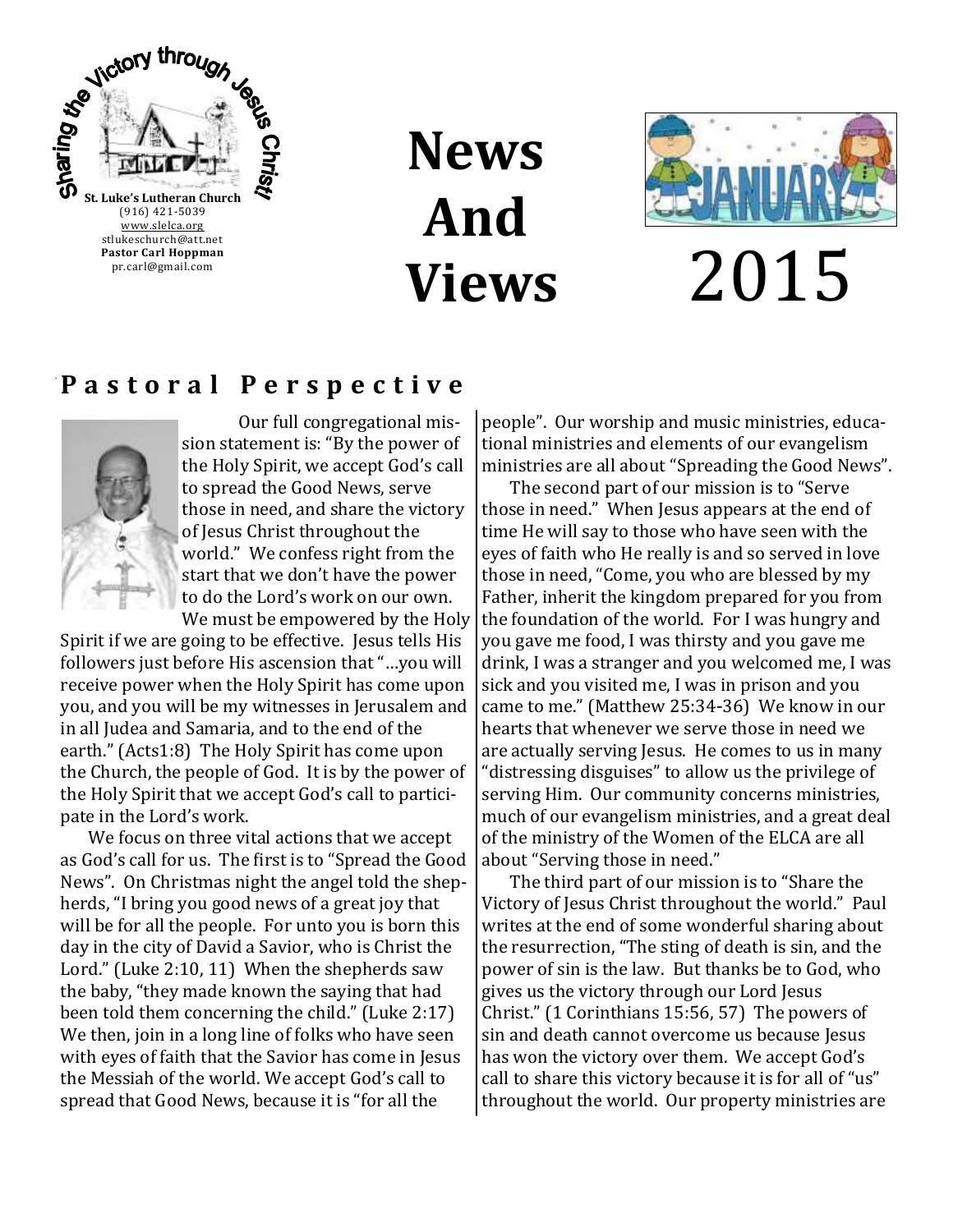important not only for our facility needs but the needs of so many groups within the community to share. Our stewardship and finance ministries are all about the victory we take part in as we share the resources God gives us to use. In our youth ministries we are sharing with young people the victorious life in the Lord's love. Our church council and special committees help facilitate our sharing of the victory of Jesus Christ.

As we start a new year in the Lord's service, let's keep focused on our mission in all our ministries. As we do, the Lord will continue to use us mightily for His life-giving work in the world.

> Spreading, Serving and Sharing with You, *Pastor Carl*



Dear Pastor and other ministers,

It is Thanksgiving time of the year and I want to seize this opbooks you offered me hope. portunity to express my sincere gratitude, as well as thankful-

ness and appreciation from our Christian Fellowship Protestant Group at Pelican Bay State Prison.

Thank you for your recent gift of \$125 towards our Christmas Service and Banquet that will take place on December 20-21, if God will allow! Your willingness to help is another step that will make this event possible. Your donation will help purchase food for the Christmas Celebration Banquet. Those inmates who attend religious services are allowed to have two special services per year with food (dinner style). They didn't have such events for the last few years. They are eager for the Christmas special service and, yes, food as well!

We will have a special Christmas Service, guest speakers, Nativity Story Movie and Christmas Dinner. The main goal for this event is to share The Spirit of Christmas! We believe that everything will work out and our inmates who are members of

Christian Fellowship at Pelican Bay State Prison will experience true spiritual blessings, since this is an essential part of the whole rehabilitation process!

We would love to keep you in our prayers,

Sincerely in Christ,

*Protestant Chaplain Rev. Alexander Valuiski* Pelican Bay State Prison Alexander.Valuiski@cdcr.ca.gov



### **SLY News!!!**

Mark your calendars now for our January movie and overnighter on Friday, January 16th starting at 7pm until Saturday at 9am. We

will be watching Despicable Me 2, having a pajama contest and our monthly meeting will take place that night as well. Bring your favorite game or activity to share with the group. Snacks will be provided!





Daniel Encinas is working on a service project for the SLY group. If you have any ideas for Daniel please let him know. Projects need to be good for youth grades 6 – 12 and ones that can be done on the weekends. SLY

Members are always willing to give back to our community and church family and we look forward to spreading, serving and sharing with you!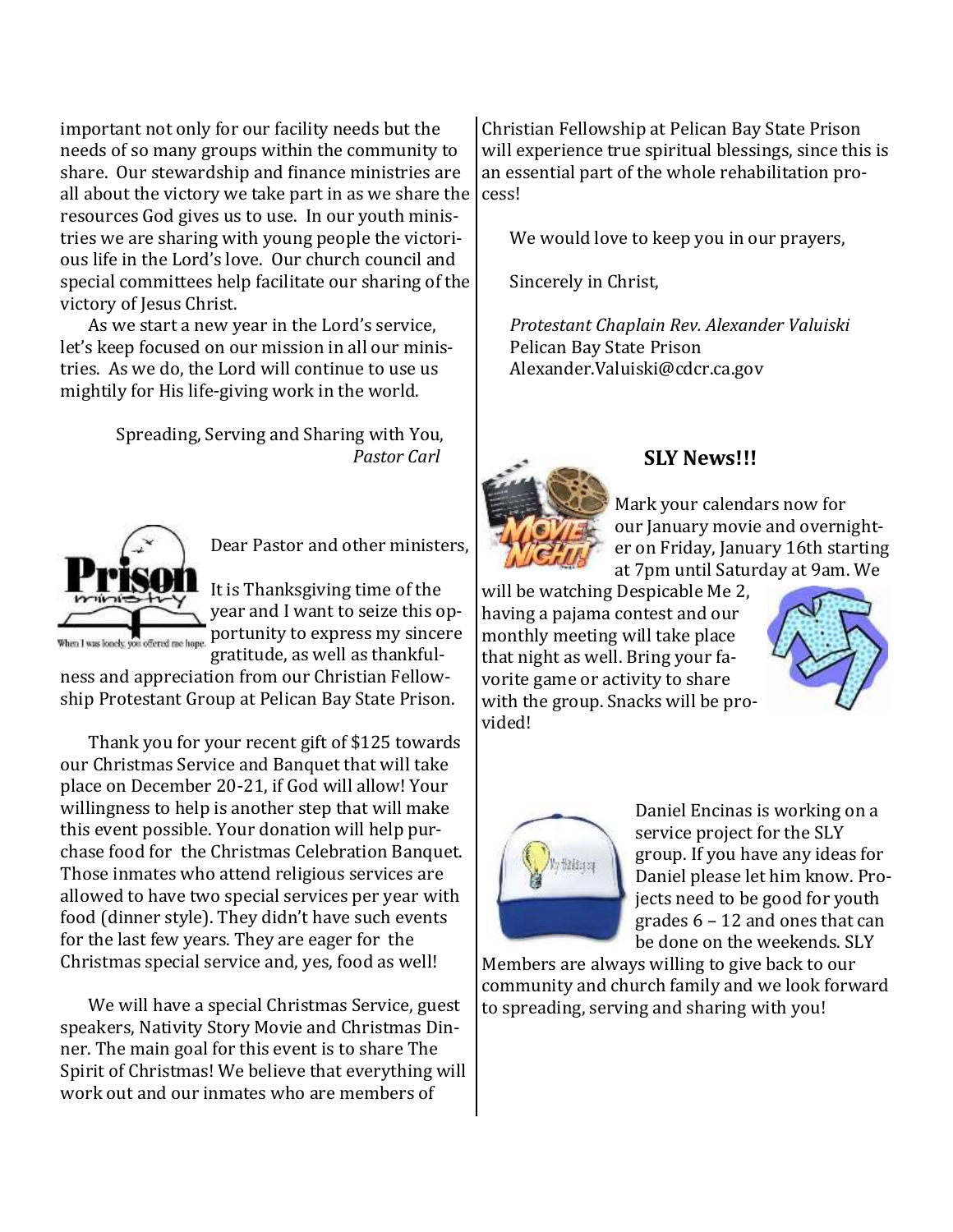

rial booklets starting with Romans are available on the opportunity table. Groups start meeting January 11 on Sundays at 9:15 AM in Room 3, Tuesdays at 10:15 AM in the church office and Thursdays at 7:00 PM at the Hoppman Home (8953 Royal Gate Way, Elk Grove, CA 95624). Put Bible reading on your 2015 calendar and look forward to growing in relationship with God and others in your reading group.



### **Diner's Groups**

Diner's Groups are a great way to get to know folks

and enjoy great times together. Signups for February, March and April groups are now underway. Sign up on the opportunity table as a couple or single, or perhaps with a friend. You will be put into groups of 6 or 7 persons. Each group will then get together once a month for three months for a meal or activity of their choice. When the group dines out, each person or couple pays for their own meals. If you have questions, please talk with Triss Hoppman or Pat Webb.



We'd love to have you join us. Our Choir is open to all who enjoy praising the Lord **toir Members** through song. Rehearsals are Wednesday at 7:00 PM in the

choir loft. We are very blessed to have Brooke Barr as our director. She is a great teacher and an inspiring leader. She is very encouraging and affirming to those in the choir. We will start the winter/ spring choir season on Wednesday, January 7, 2015.



### **St. Luke's 90th Anniversary**

In June we will be celebrating our 90th Anniversary here at St. Luke's. This will be a special time for all to share and enjoy. We are looking for vol-

unteers to help put together this event to remember the past as well as making new memories for the future. If you are interested in helping, please contact Howard Triebwasser who has generous volunteered to chair this event.



### **Epiphany Breakfast and Service,**

Tuesday, January 6, 9:30am in Schultz Hall

Start out the New Year by joining us for the breakfast and service celebrating Epiphany, God's revealing of His Son, Jesus, to the world. The Evangelism Board will provide breakfast casseroles, coffee and juice. Those attending are encouraged to bring muffins, coffee cake, nut breads or fruit to share as well as nativity sets for display on the tables. Following the breakfast, Pastor Carl will share a special message about Epiphany. Please add your name to the sign-up sheet on the opportunity table. It really helps us to know how many are coming so we can make sure we provide enough seating and food for everyone.

In loving service,

*Pat Webb*, Evangelism Chair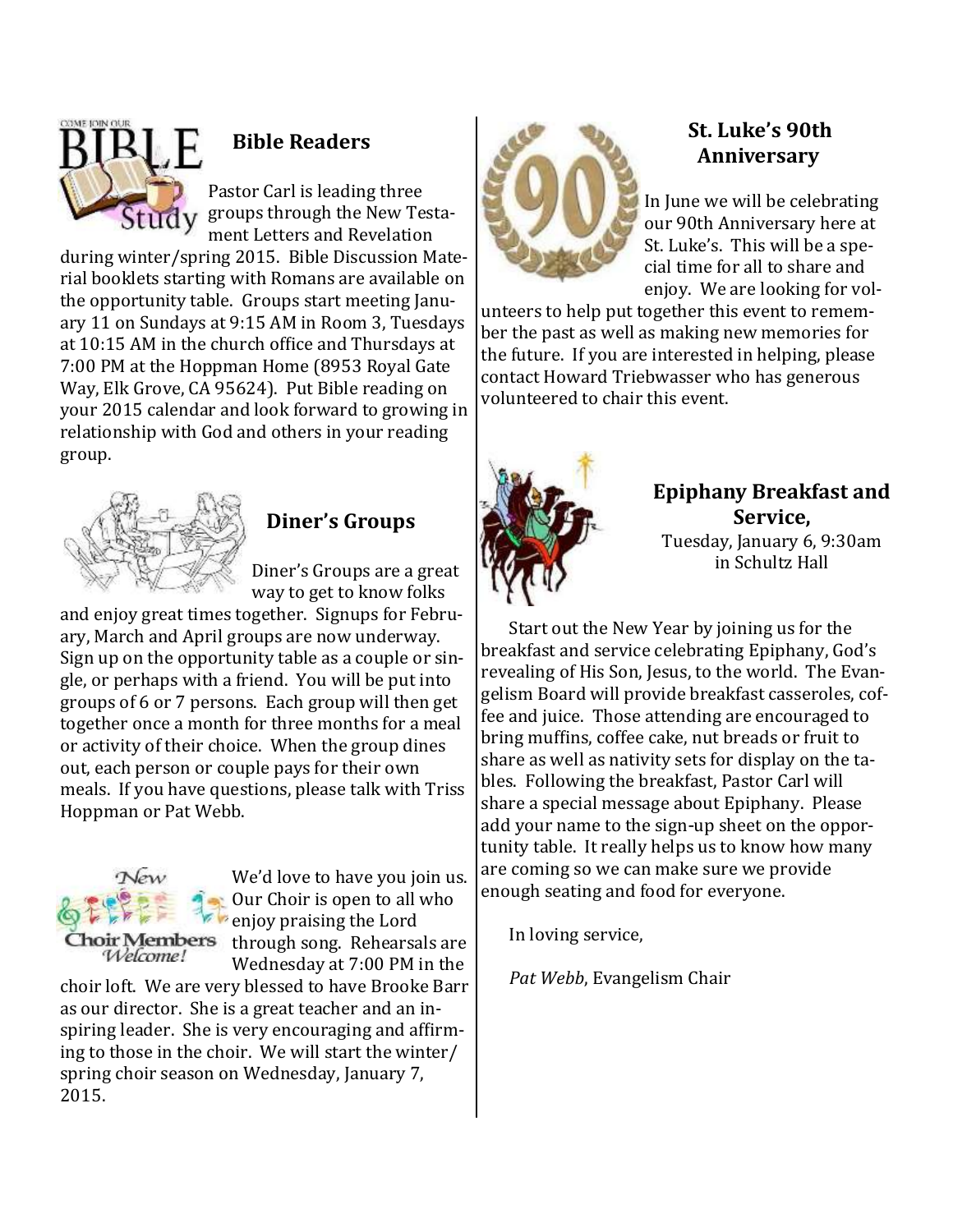

Dear Members and Friends,

To celebrate our church family on our 90th Anniversary and strengthen the bond within our congregation, we welcome you to be a part of our upcoming new directory.

A new directory:

- Preserves this special time in the life our church
- ◆ Becomes a lasting record of our current membership
- $\bullet$  Introduces our church to friends, the community and new members
- Enhances fellowship by helping us connect faces with names

We are partnering with Lifetouch for this important project. Lifetouch is providing the directory at no cost to our church. Every family photographed receives a complimentary directory and an 8x10 portrait. You can sign up for photography online at our church website at www.slelca.org. Sign-ups begin at church on Sunday, January 11, 2015.

#### PHOTOGRAPHY DATES

Monday-Tuesday, February 2-3, 2015 Friday-Saturday, February 20-21, 2015

For your convenience, all photography and portrait viewing will take place at our church with NO sitting fee. You will have a variety of poses taken. One pose will be selected for the directory. In addition to your complimentary 8xl0, you will have the opportunity to purchase additional portraits on the day of your portrait session. Lifetouch's portrait price lists are available in the church office for those who would like them prior to photography.

This professional photography session is a great opportunity to invite your extended family and get portraits with everyone together. In addition, it's a great reason to invite friends and neighbors to our church. Each visiting family will receive their own complimentary 8x10 portrait. They don't need to be members of the congregation or be in the directory.

Be sure to take advantage of the opportunity to be professionally photographed. Lifetouch offers so many ways to capture the memories. Your portraits are sure to become valued family keepsakes.

We are looking forward to seeing you in our directory. I am encouraging 100% participation!

*Pastor Carl*



Hello! In anticipation of St. Luke's 90th anniversary, we are gathering photos of significant events in our history for a

new display in the church.

We are especially interested in weddings and baptisms, and other church social gatherings. Do you have a photo that you would like to share? If so, please bring it to the church office in an envelope, marking who is in the photo, when it occurred, and your name. We will scan it, and return the photo to you. You can also email a digital copy to me at churley55@comcast.net. We will select a representative sample of events through the years. Thanks for your help! If you have any questions, please call me at 209 712-1541.

*Colleen Hurley*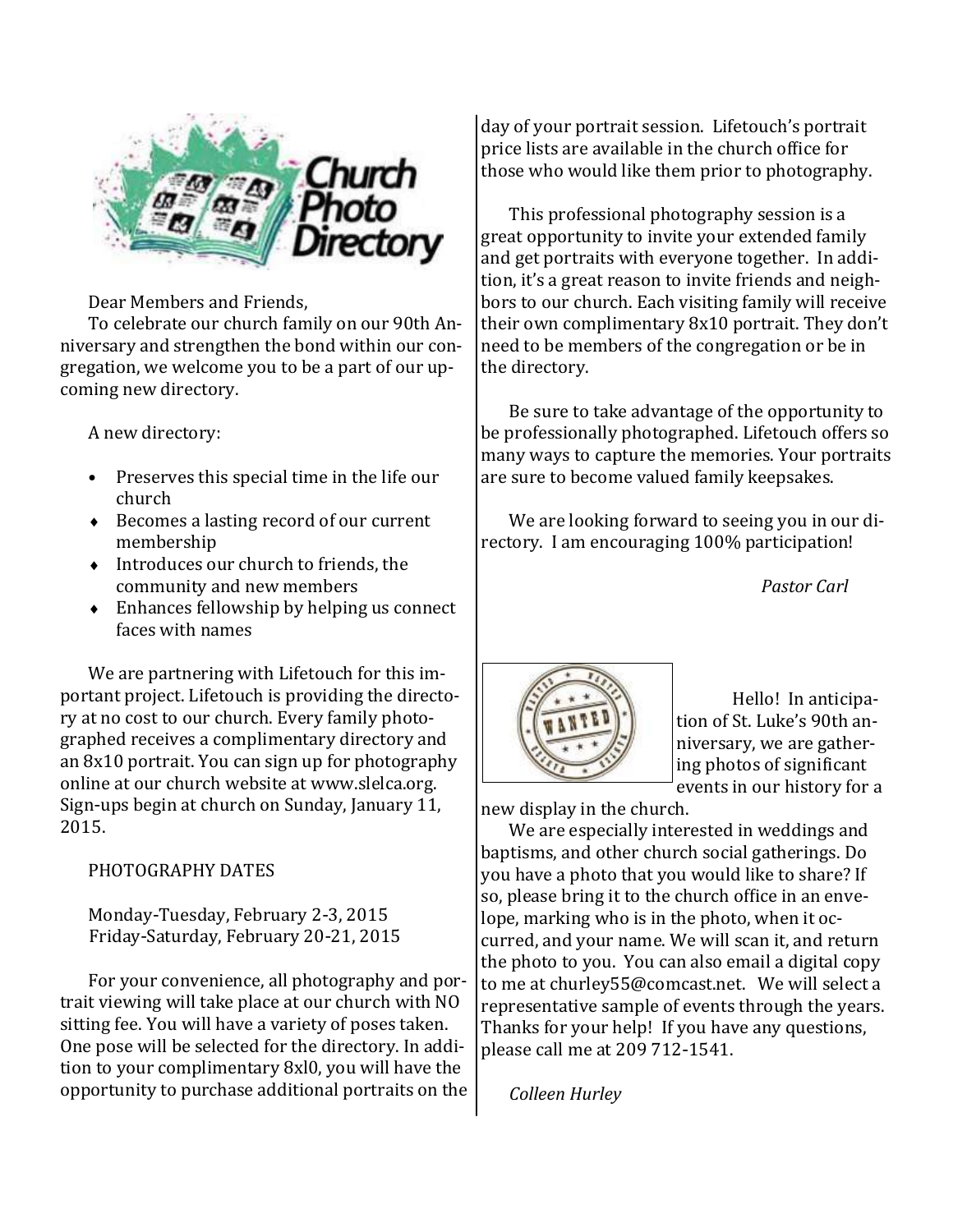### **St. Luke's Women of the ELCA Christmas Celebration**













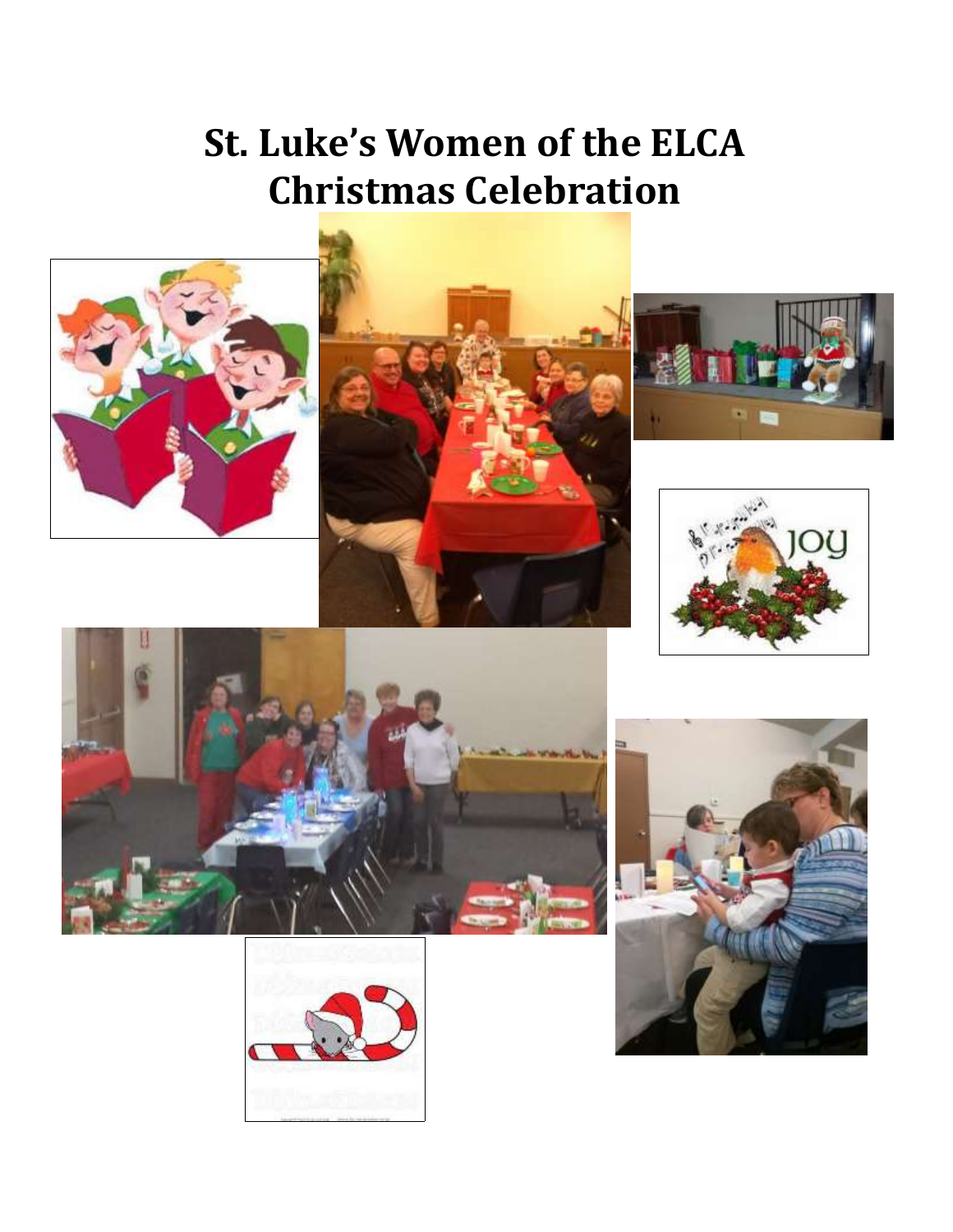

### **Women of the ELCA**

It was wonderful to see everyone who joined us for our annual Christmas Gathering on Decem-

ber 13th. We had a fun time caroling, sharing, and eating together. Each table was themed slightly differently thanks to each of the women who helped decorate. Thank you Karen, Carol, Pat, Katie, Peggy, Kirsten, Marlene, Carolyn, & Dorothy! Our December Mission Support this year was for Christmas Promise again. On December 1st, I picked out two families from Christmas Promise; we were also presented with an opportunity to support a friend of our church family for a total of 3 families. All items had to be purchased and returned for delivery to Christmas Promise by December 15th. With such a short turn around time, I am so proud of how our congregation came together to support these families. We collected over 160 gifts and over \$600 in gift cards for the families.



### **CRAB FEED**

Put on your poodle skirts and leather jackets and join us for our 14th annual 50s Sock Hop themed All You Can Eat Crab Feed on March 7th, 2015. Tickets

are \$45/adult and available now!! See Ken Lentsch for tickets. Tickets will also be available after church each Sunday as well at through the church office. Hope to see you there!! If you are interested in helping, please let Holly know!







### **Benevolence**

Everyone is welcome to join us for our next business meeting the second Saturday in January. We'll be meeting at 11:30am in Room 5 to determine our 2014 Benevolence disbursements

and go over our 2015 calendar of events. Hope to see you there.

*Holly Hoppman* WELCA President

Walt Arndt, Al Moser and Ron Webb relaxing and enjoying the new tables in our courtyard.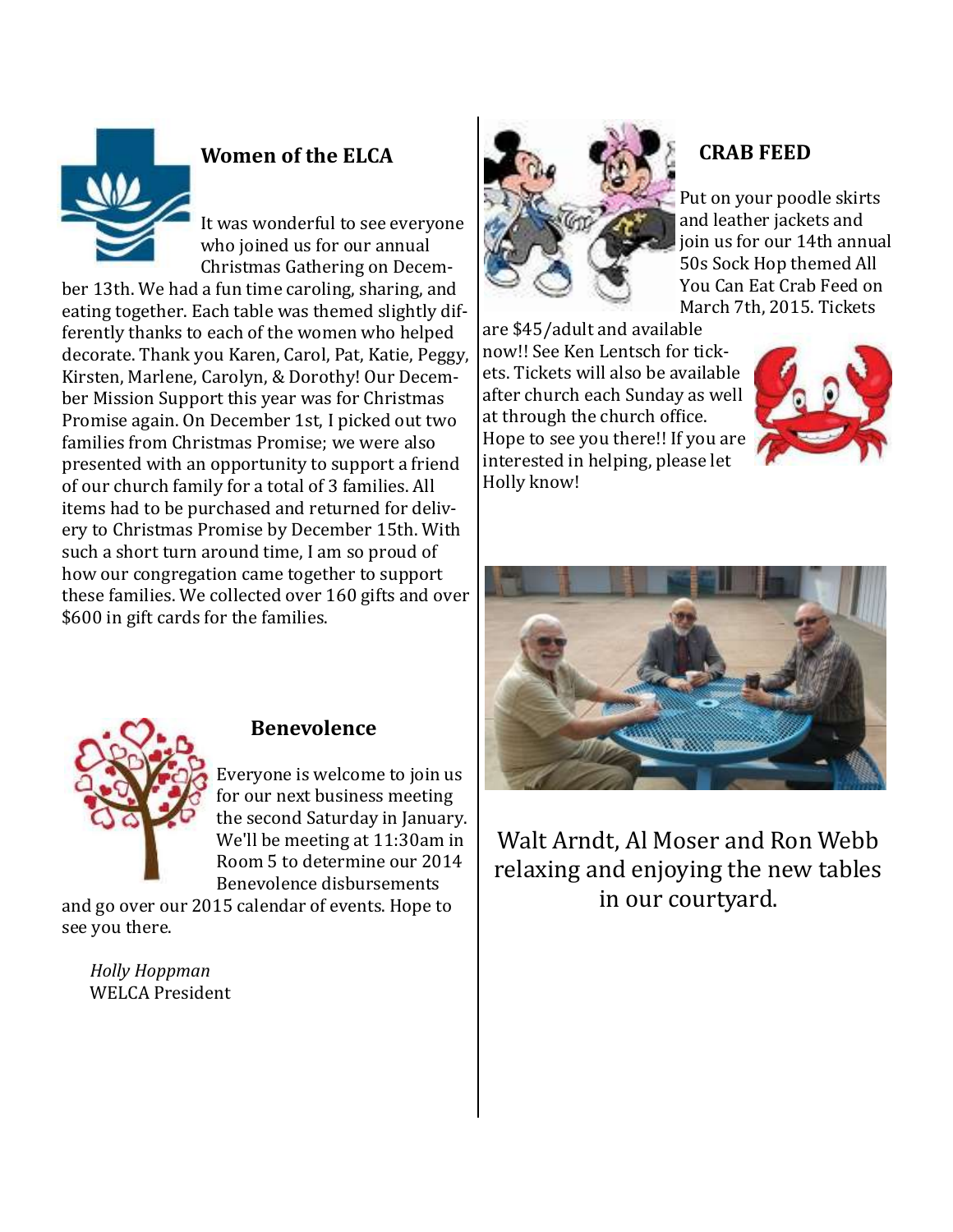## **St. Luke's Lutheran Church**

7595 Center Parkway, Sacramento, CA 95823, (916) 421-5039

# **14th Annual Crab Feed**

# Saturday, March 7th, 2015

Doors open @ 6pm, Dinner @7pm

Donation: \$45 for Adults



\$15.00 for Children ages 6-12

Children 5 and under are free

Soda and Dessert by donation



This year's theme is: 50's Sock Hop

Join us for a fun night and try your chance to win a raffle prize!!



Chicken will be available for those who do not like crab. Please indicate chicken when you purchase your tickets!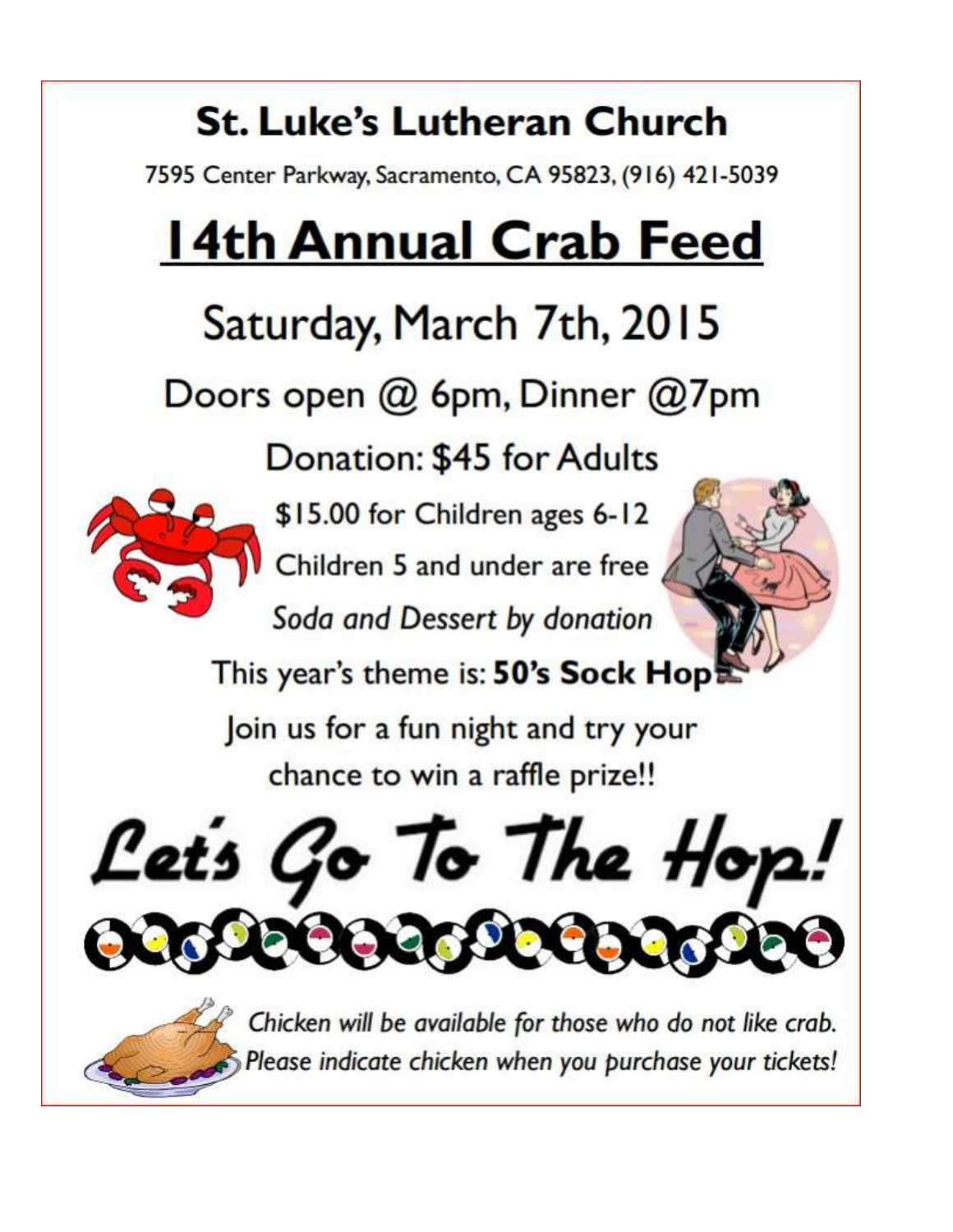# **St. Luke's Children's Choir**



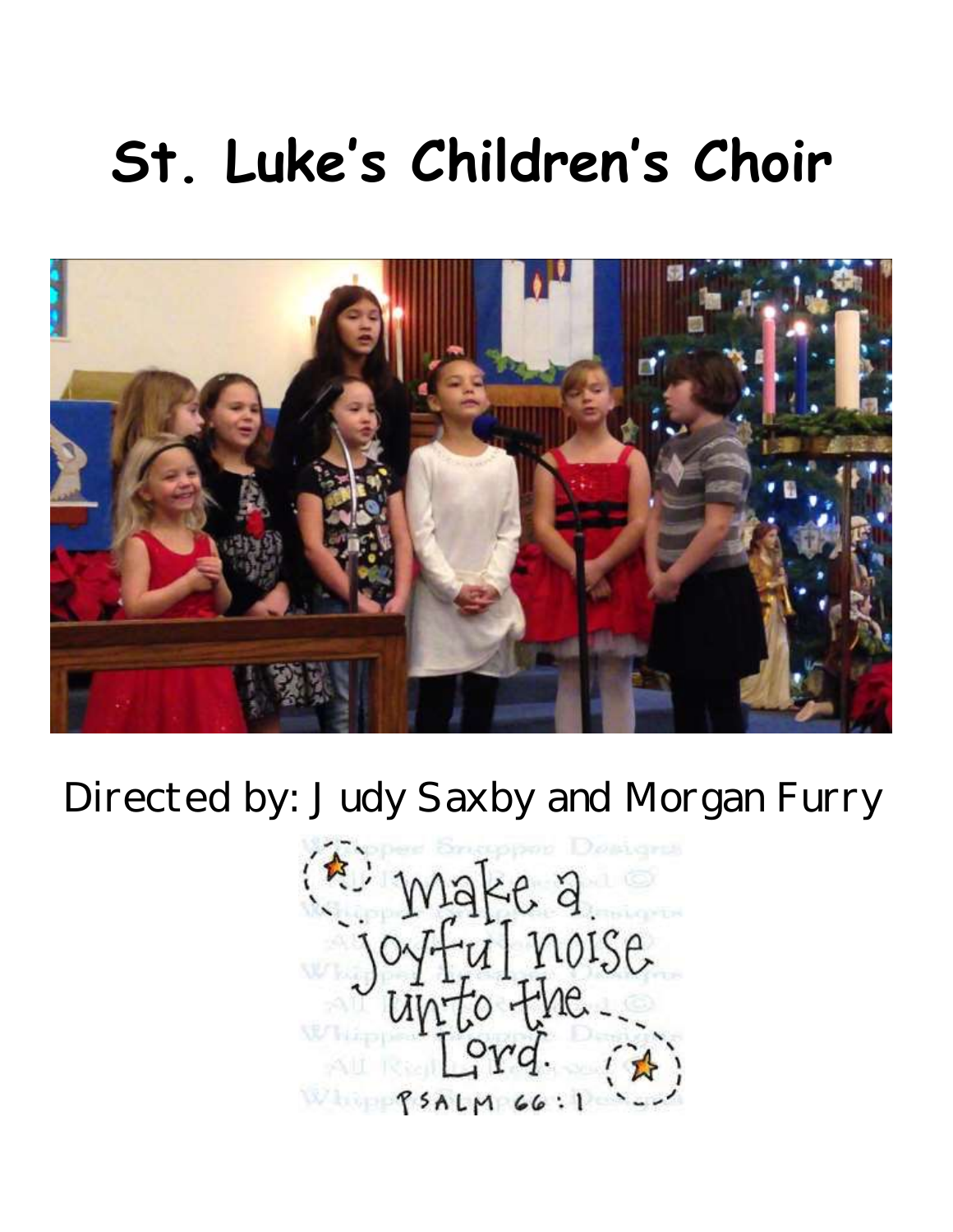

January 1 Johnathan Dockery January 2 Shirley Clark January 2 Kathryn Felgenhauer January2 Darnell Osako January 3 Jacob Kiser January 3 Craig Eckels January 3 Andrew Roberts January 5 Nick Moser January 6 Pat Hamilton January 8 Lauren Orcutt January 9 Betty Litz January 10 Karen Linfor January 11 Melissa Jensen January 12 Shirley Martsch January 13 Deanna Kay Dockter January 16 Walter Arndt January 19 Dennis Fischer January 24 Stella Loveless January 26 Susan Landaker January 29 Amy Franklin January 30 Bernie Johansen January 30 **Joe Payne** January 31 Kirsten Ireton December 31 Adalyn Kiser

If your birthday is this month and you are not on our list please notify the church office, so we can update our files.



- January 4 Kelly Boyer In memory of father
- January 11 Larry and Deanna Dockter for daughter, Deanna's birthday

January 18

January 25 Janette Payne In memory of Mom and Dad's birthdays



Our heartfelt sympathies go out to Jacob Wilson and family upon the death of his brother James.

We pray for Vicki Esparza and family upon the death of her father. Services were held here at St. Luke's on January 10 at 2PM.

Our condolences are with Stella Loveless and family upon the death of her brother Evan Denney.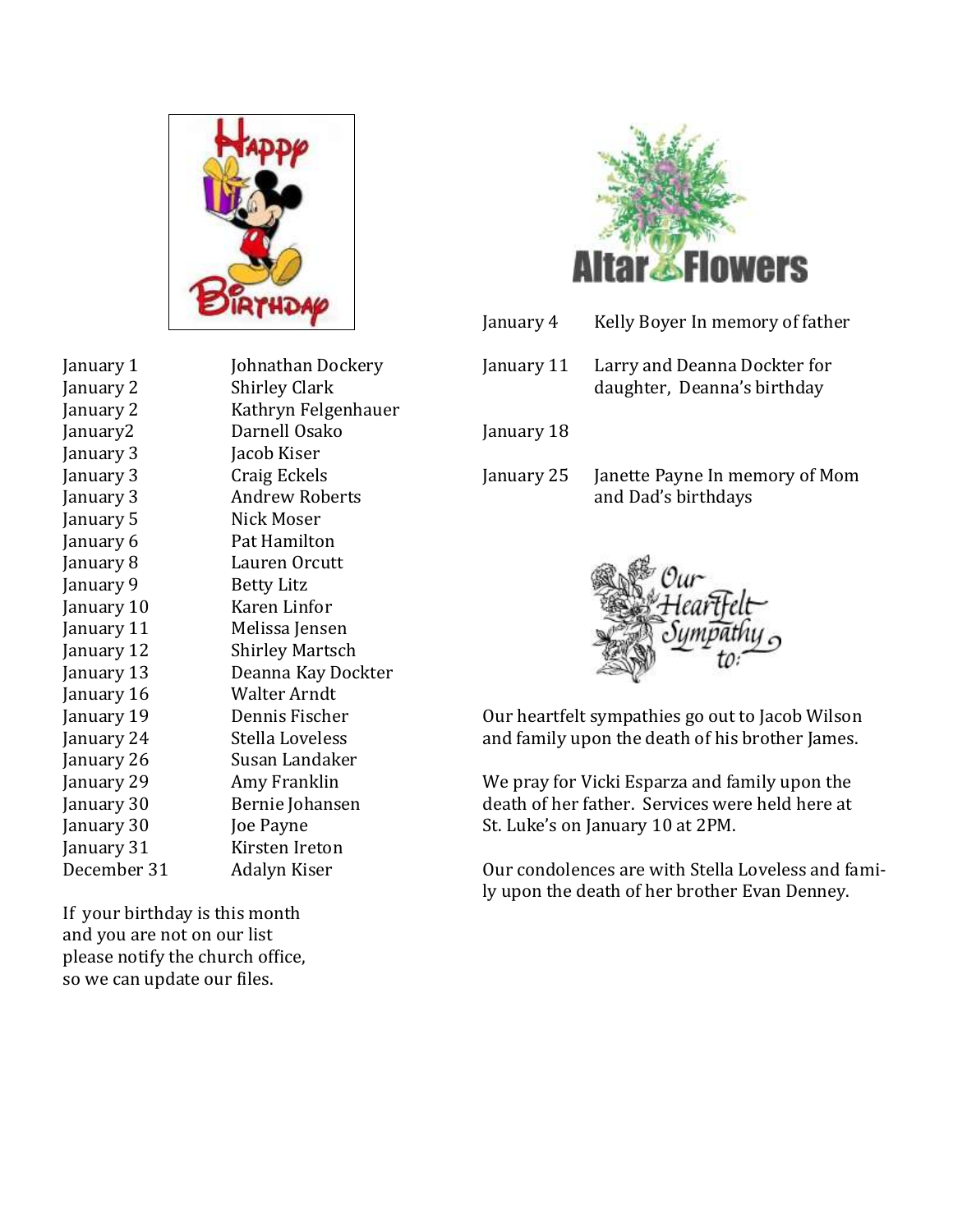### *WORSHIP ASSISTANTS*

|          | <b>Acolytes</b>                         |          |
|----------|-----------------------------------------|----------|
| Jan. 4   | Daniel Encinas                          | Jan. $4$ |
| Jan. 11  | Isabella Basquez, Elizabeth Wilson      | Jan. 11  |
| Jan. 18  | Amber Mansfield, Angie Martinez         | Jan. 18  |
| Jan. 25  | Joshua Bell, Morgan Furry               | Jan. 25  |
|          |                                         |          |
|          | <b>Altar Care</b>                       |          |
| 8:15 AM  | Cheryl Franklin                         | Jan. $4$ |
| 10:30 AM | Marlene Kiser, Connie Reule             | Jan. 11  |
|          |                                         | Jan. 18  |
|          | <b>Communion Servers</b>                | Jan. 25  |
|          | Ken Lentsch, Karen Linfor, Pat Hamilton |          |
|          |                                         |          |
|          | <b>Counters</b>                         | Jan. $4$ |
| Jan. $4$ | Nancy Minning, Connie Reule             | Jan. 11  |
| Jan. 11  | Don Schell, Bob Behr                    | Jan. 18  |
| Jan. 18  | Betty Englund, Barbara Manlapig         | Jan. 25  |
| Jan. 25  | Holly Hoppman, Marlene Kiser            |          |
|          | <b>Greeters</b>                         |          |
|          | Needed                                  | Jan. $4$ |
|          |                                         | Jan. 11  |
|          | <b>Head Ushers</b>                      | Jan. 18  |
| 8:15 AM  | Ron Franklin                            | Jan. 25  |
| 10:30 AM | Craig Eckels                            |          |
|          |                                         |          |
|          | <b>Prayer Leaders</b>                   | Jan. $4$ |
| Jan. $4$ | Larry Dockter                           | Jan. 11  |
| Jan. 11  | <b>Tracy Etchison</b>                   | Jan. 18  |
| Jan. 18  | <b>Holly Hoppman</b>                    | Jan. 25  |
| Jan. 25  | Marlene Kiser                           |          |
|          |                                         |          |
|          |                                         |          |
|          | Psalm Leaders                           |          |

| Isabella Basquez |
|------------------|
| Sierra Etchison  |
| Morgan Furry     |
| Amber Mansfield  |
|                  |

### **Readers 8:15 AM**

| Jan. $4$  | Ron Webb          |
|-----------|-------------------|
| Jan. $11$ | Christiana Wilson |
| Jan. $18$ | Kelly Boyer       |
| Jan. 25   | Eric Linblade     |

### **Readers 10:30 AM**

| Jan. 4  | Alison Thomas       |
|---------|---------------------|
| Jan. 11 | <b>Faith Thomas</b> |
| Jan. 18 | Laura Tice          |
| Jan. 25 | Pat Webb            |

#### **Refreshments**

| Jan. 4  | Ed and Kirsten Ireton, Lynn Gavia |
|---------|-----------------------------------|
| Jan. 11 | Jerry and Carol Carney            |
| Jan. 18 | Paul Maki and Chona Sison         |
| Jan. 25 | Mack and Carole Vance             |
|         |                                   |

### **Visitors Gifts**

| Jan. $4$  | Joyce Jensen    |
|-----------|-----------------|
| Jan. $11$ | Pat Webb        |
| Jan. $18$ | Pauline Arndt   |
| Jan. $25$ | Carolyn Andrews |

### **Welcome Leaders**

| Jan. 4  | Peggy Moser         |
|---------|---------------------|
| Jan. 11 | Pat Webb            |
| Jan. 18 | <b>Chet Madison</b> |
| Jan. 25 | Carolyn Andrews     |



*Thanks for Serving*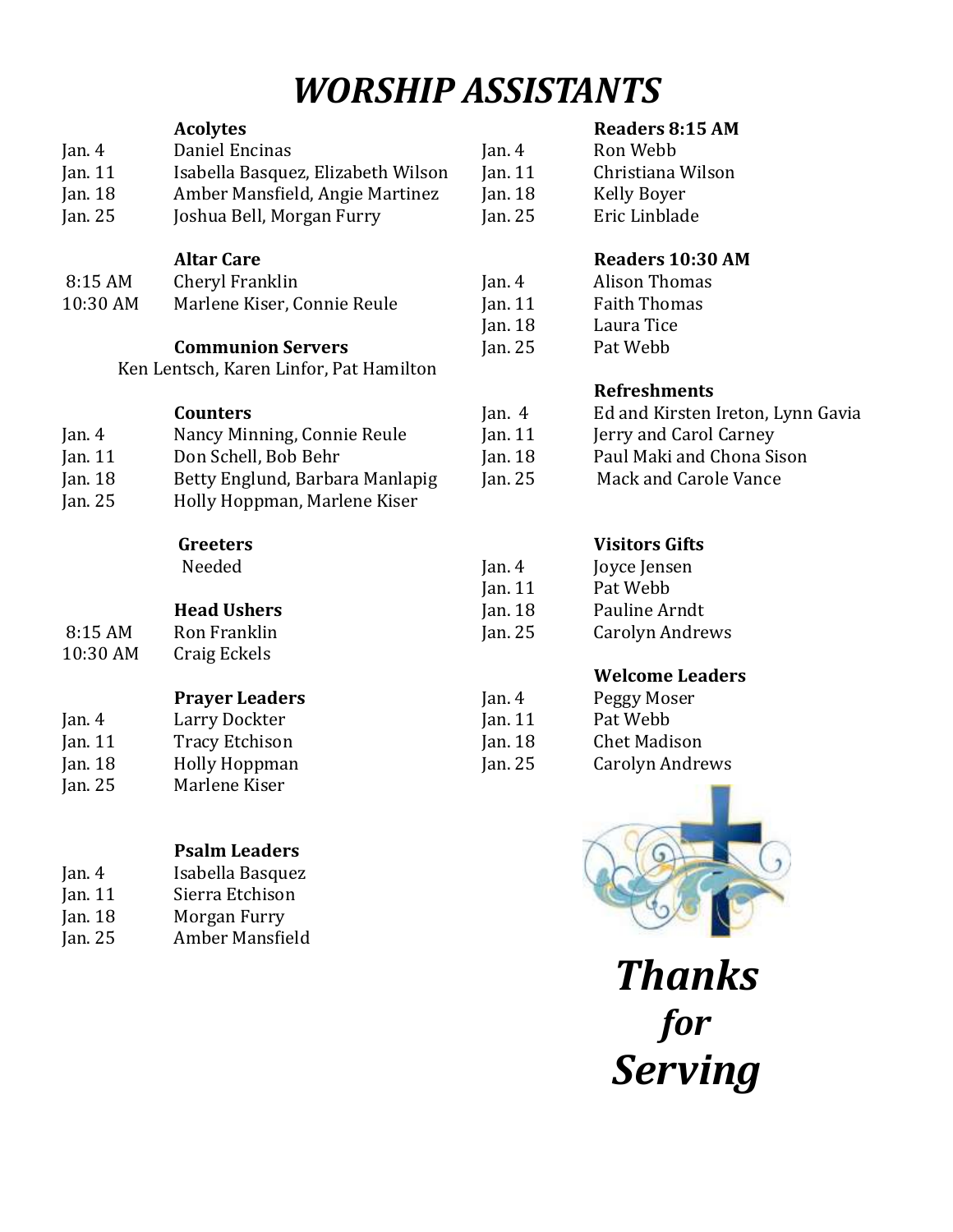# 2014 In Review

### **Epiphany**



**Crab Feed BUNCO** 

### **Children Preparing for Easter Egg Hunt**









**Fall Festival**



**Fireworks Booth**